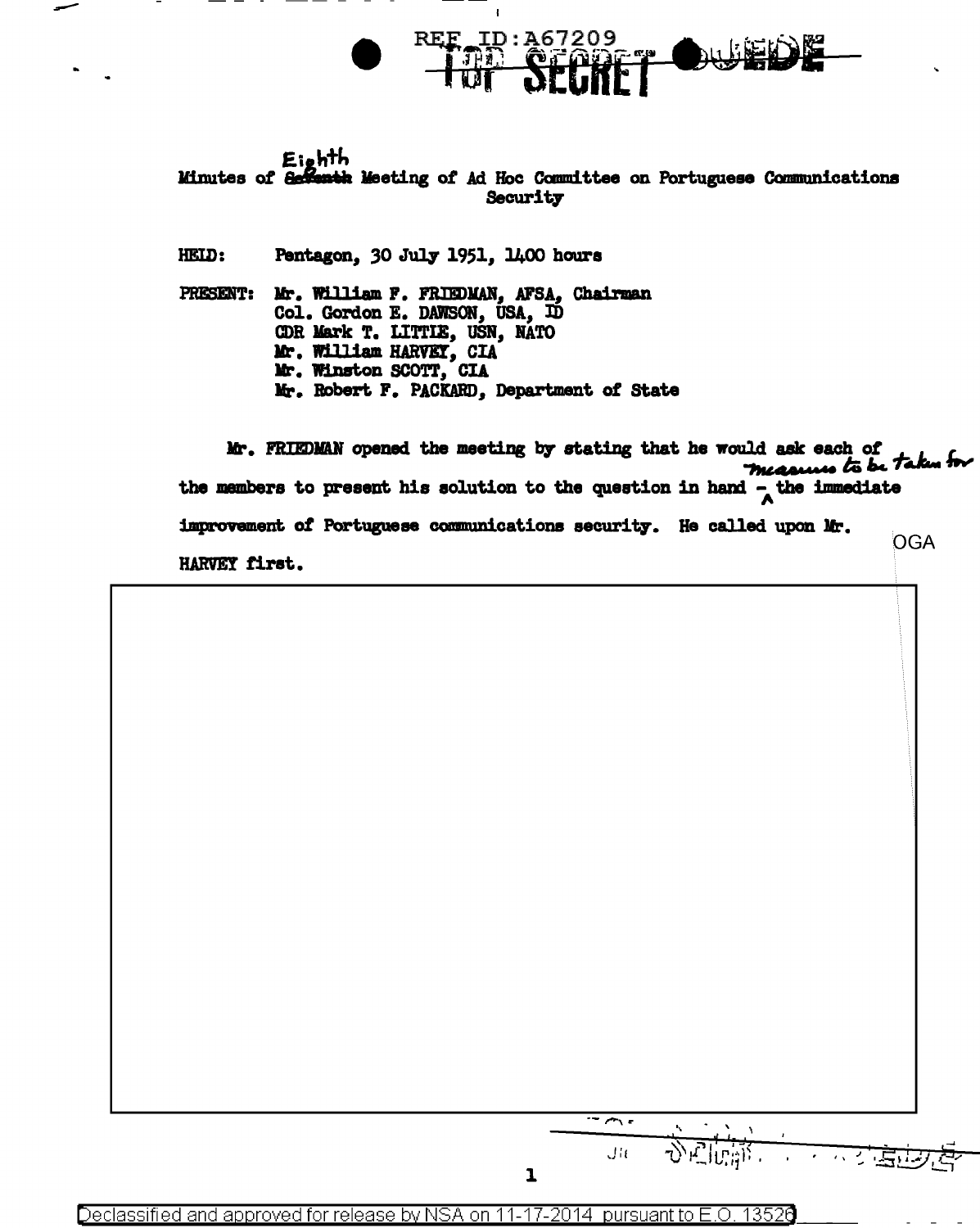

presented the Committee with a draft report outlining a program for immediate remedial measures to correct the insecurity of Portuguese commu-EO.  $3.3(h)$  (2) nications. (attached hereto as Appendix). PL 86-36/50 USC 3605

With regard to paragraph 2c Col. DAWSON remarked that the statement that the U.S. was loath to refer the violation to the Council Deputies was based on actual fact, since it is believed that such a step would be w Such a step had, however, been seriously harmful to Western hawwe considered.

Mr. FRIEDMAN remarked that in paragraph 2d he would, because of the technical difficulties involved, prefer that the word "assurance" be substituted for the word "proof" and this was agreeable to the Committee.

Mr. HARVEY concurred with the outline of Col. DAWSON's approach.

$$
\mathbf{U} = \mathbf{U} + \mathbf{U} + \mathbf{U} + \mathbf{U} + \mathbf{U} + \mathbf{U} + \mathbf{U} + \mathbf{U} + \mathbf{U} + \mathbf{U} + \mathbf{U} + \mathbf{U} + \mathbf{U} + \mathbf{U} + \mathbf{U} + \mathbf{U} + \mathbf{U} + \mathbf{U} + \mathbf{U} + \mathbf{U} + \mathbf{U} + \mathbf{U} + \mathbf{U} + \mathbf{U} + \mathbf{U} + \mathbf{U} + \mathbf{U} + \mathbf{U} + \mathbf{U} + \mathbf{U} + \mathbf{U} + \mathbf{U} + \mathbf{U} + \mathbf{U} + \mathbf{U} + \mathbf{U} + \mathbf{U} + \mathbf{U} + \mathbf{U} + \mathbf{U} + \mathbf{U} + \mathbf{U} + \mathbf{U} + \mathbf{U} + \mathbf{U} + \mathbf{U} + \mathbf{U} + \mathbf{U} + \mathbf{U} + \mathbf{U} + \mathbf{U} + \mathbf{U} + \mathbf{U} + \mathbf{U} + \mathbf{U} + \mathbf{U} + \mathbf{U} + \mathbf{U} + \mathbf{U} + \mathbf{U} + \mathbf{U} + \mathbf{U} + \mathbf{U} + \mathbf{U} + \mathbf{U} + \mathbf{U} + \mathbf{U} + \mathbf{U} + \mathbf{U} + \mathbf{U} + \mathbf{U} + \mathbf{U} + \mathbf{U} + \mathbf{U} + \mathbf{U} + \mathbf{U} + \mathbf{U} + \mathbf{U} + \mathbf{U} + \mathbf{U} + \mathbf{U} + \mathbf{U} + \mathbf{U} + \mathbf{U} + \mathbf{U} + \mathbf{U} + \mathbf{U} + \mathbf{U} + \mathbf{U} + \mathbf{U} + \mathbf{U} + \mathbf{U} + \mathbf{U} + \mathbf{U} + \mathbf{U} + \mathbf{U} + \mathbf{U} + \mathbf{U} + \mathbf{U} + \mathbf{U} + \mathbf{U} + \mathbf{U} + \mathbf{U} + \mathbf{U} + \mathbf{U} + \mathbf{U} + \mathbf{U} + \mathbf{
$$

 $\overline{2}$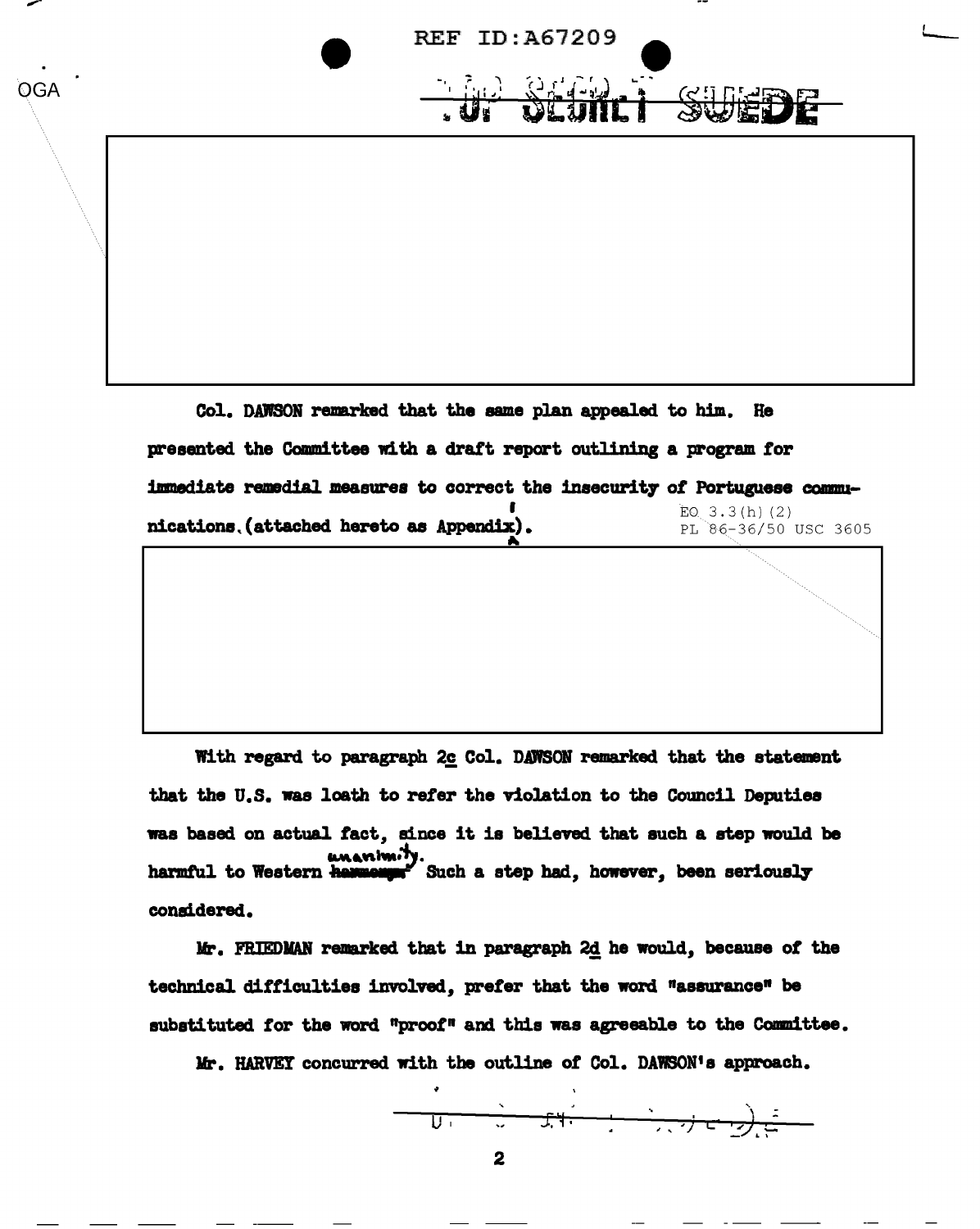|     |                                                                       |                                                                   | <b>REF ID: A67209</b> |  |                                                                         |  |
|-----|-----------------------------------------------------------------------|-------------------------------------------------------------------|-----------------------|--|-------------------------------------------------------------------------|--|
|     |                                                                       |                                                                   | THE OLONE SUEDE       |  |                                                                         |  |
| OGA |                                                                       |                                                                   |                       |  |                                                                         |  |
|     |                                                                       |                                                                   |                       |  |                                                                         |  |
|     |                                                                       |                                                                   |                       |  |                                                                         |  |
|     |                                                                       |                                                                   |                       |  |                                                                         |  |
|     |                                                                       |                                                                   |                       |  |                                                                         |  |
|     |                                                                       |                                                                   |                       |  |                                                                         |  |
|     |                                                                       |                                                                   |                       |  |                                                                         |  |
|     |                                                                       |                                                                   |                       |  |                                                                         |  |
|     |                                                                       |                                                                   |                       |  |                                                                         |  |
|     |                                                                       |                                                                   |                       |  |                                                                         |  |
|     |                                                                       |                                                                   |                       |  |                                                                         |  |
|     |                                                                       |                                                                   |                       |  |                                                                         |  |
|     |                                                                       |                                                                   |                       |  |                                                                         |  |
|     |                                                                       |                                                                   |                       |  |                                                                         |  |
|     |                                                                       | Mr. FRIEDMAN then called on Mr. PACKARD for comments on the plans |                       |  |                                                                         |  |
|     |                                                                       |                                                                   |                       |  | proposed or outline of a plan he had prepared. Mr. PACKARD replied that |  |
|     |                                                                       |                                                                   |                       |  |                                                                         |  |
|     | he would like first of all to excise from                             |                                                                   |                       |  | the words                                                               |  |
|     |                                                                       |                                                                   |                       |  | Mr.                                                                     |  |
|     | PACKARD believed that this might easily lead to their derivation that |                                                                   |                       |  |                                                                         |  |
|     |                                                                       |                                                                   |                       |  |                                                                         |  |
|     |                                                                       |                                                                   |                       |  |                                                                         |  |
|     |                                                                       |                                                                   |                       |  |                                                                         |  |
|     |                                                                       |                                                                   |                       |  |                                                                         |  |

للمسر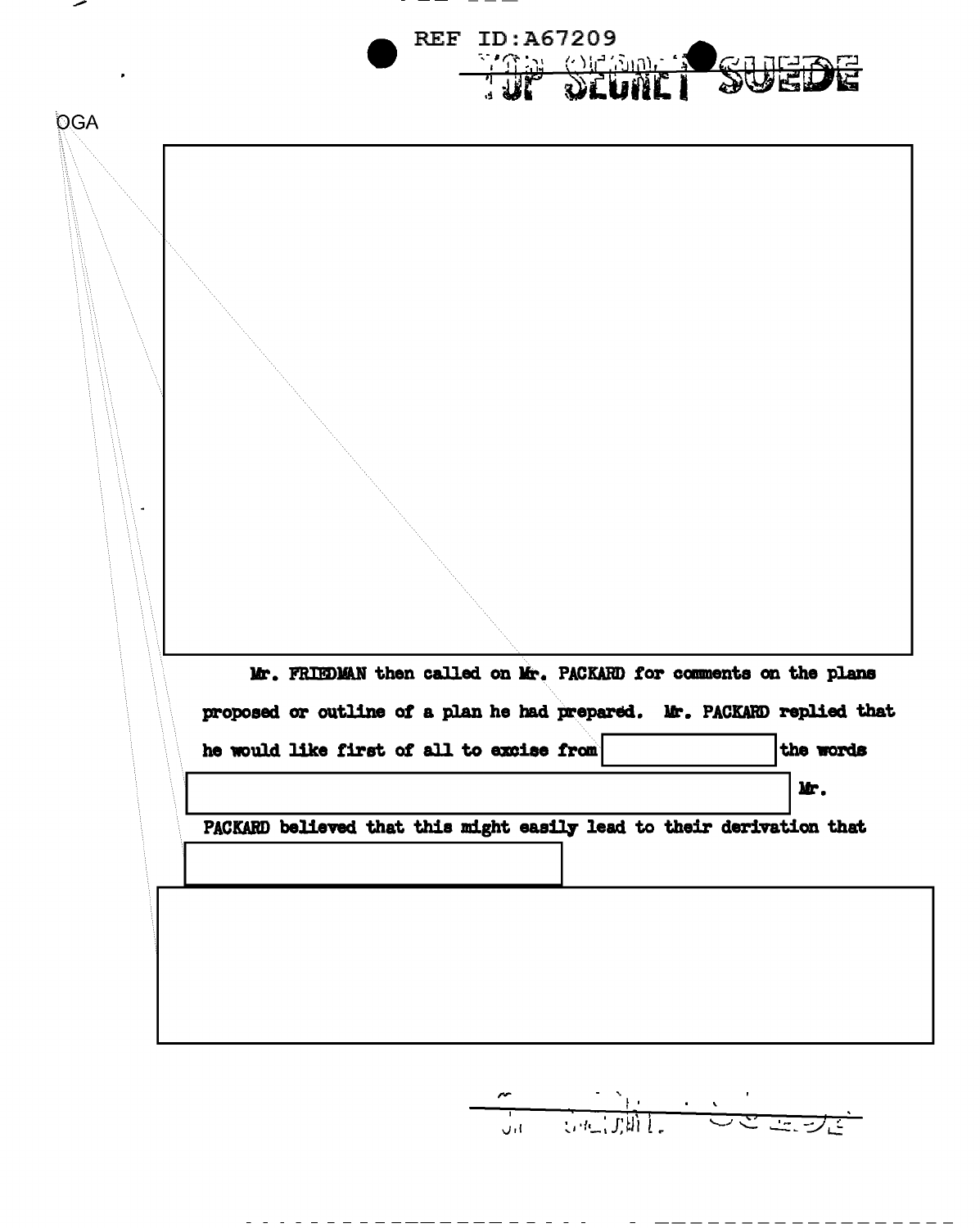To Mr. PACKARD's repetetion that he saw no reason for the inclusion of references to national comment since the Portuguese might then realize their system had been compromised. Mr. HARVEY questioned the chances of their being that perceptive and with this view Col. DAWSON and CDR LITTLE agreed. Mr. PACKARD then remarked that a normal follow-up procedure would be to have technical personnel point out to the Portuguese the

REF ID: 367203

PL 86-36/50 USC 3605

 $$0\;3.3(h)(2)$ 



Mr. PACKARD then questioned whether it was desirable to include the

this the plan was hollow. Mr. PACKARD then asked what the U.S. Would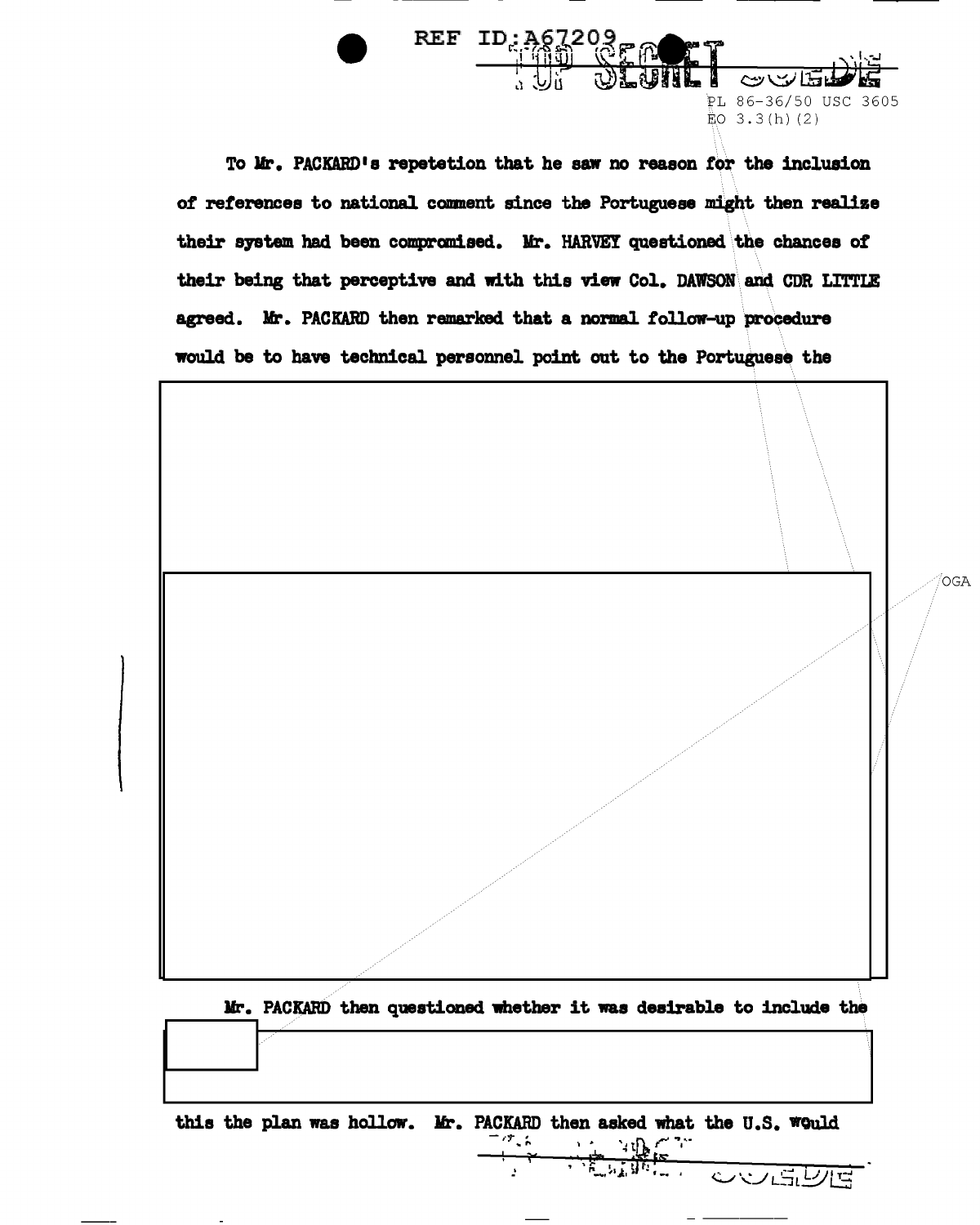citing the independent attitude do of the Portuguese in its relations with the U.S. concerning the Azores. CDR LITTLE remarked that the Portuguese had had 30 years in which to build up their stand in regard to the Azores and that that problem concerned a national question of sovereignty, quite different from this violation of NATO security regulations. With this Mr. HARVEY agreed. pointing out that in the question of the Asores the Portuguese were giving up something, here they were not. To further objections from Mr. PACKARD that the Portuguese might ask to see the proof. Col. DAWSON replied he thought they would not ask to see the proof, that they would be so thoroughly frightened that they would rather not see it. Mr. HARVEY supported Col. DAWSON's views, adding that the Minister of Foreign Affairs would probably be very anxious to keep this matter from the knowledge of the Portuguese dictator SAIAZAR, and would therefore be most happy to comply. Mr. HARVEY cited the previous experience of the U.S. in regard to such matters. It is a long established practice in matters so delicate not to make an issue of obtaining exact information.

**REF ID:A67209** 

SU

Mr. PACKARD then said that, assuming he was wrong, should the U.S. refer the matter to the Council Deputies, thereby alerting the French and Dutch.

 $\begin{picture}(120,10) \put(0,0){\vector(1,0){100}} \put(15,0){\vector(1,0){100}} \put(15,0){\vector(1,0){100}} \put(15,0){\vector(1,0){100}} \put(15,0){\vector(1,0){100}} \put(15,0){\vector(1,0){100}} \put(15,0){\vector(1,0){100}} \put(15,0){\vector(1,0){100}} \put(15,0){\vector(1,0){100}} \put(15,0){\vector(1,0){100}} \put(15,0){\vector(1,0){100}}$ 

 $-3607$ 

EO  $3.3(h)(2)$ PL 86-36/50 USC 3605 **OGA** 

**OGA**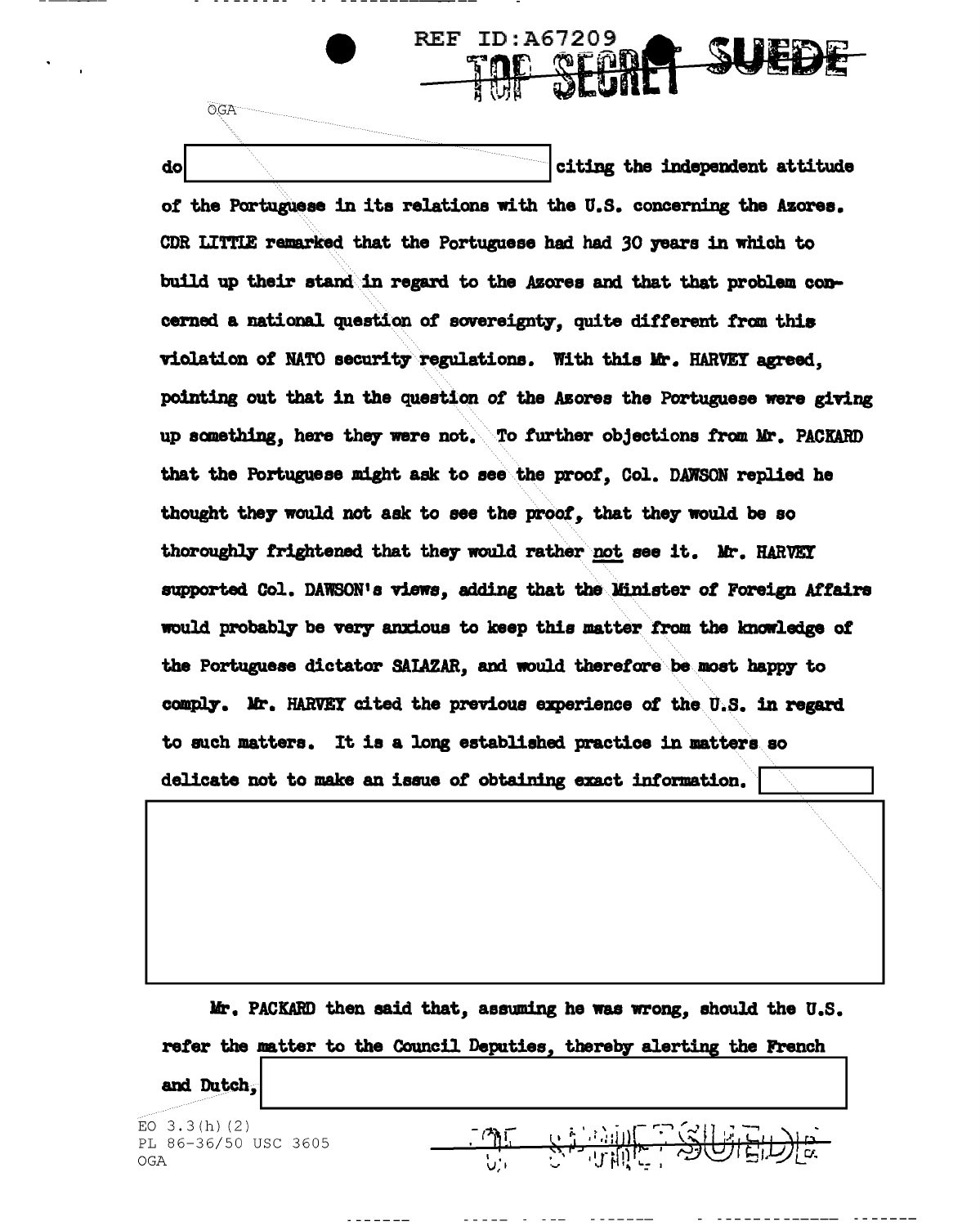

without questions, because revelation by us of the insecurity of a system

OGA

would also mean the loss of their access to this information. With

CDR LITTLE's confirmation, Mr. HARVEY said that the Council Deputies

would not only support this action but would even attempt to stop the

pinning down of a source of information.

 $\overline{W_i}$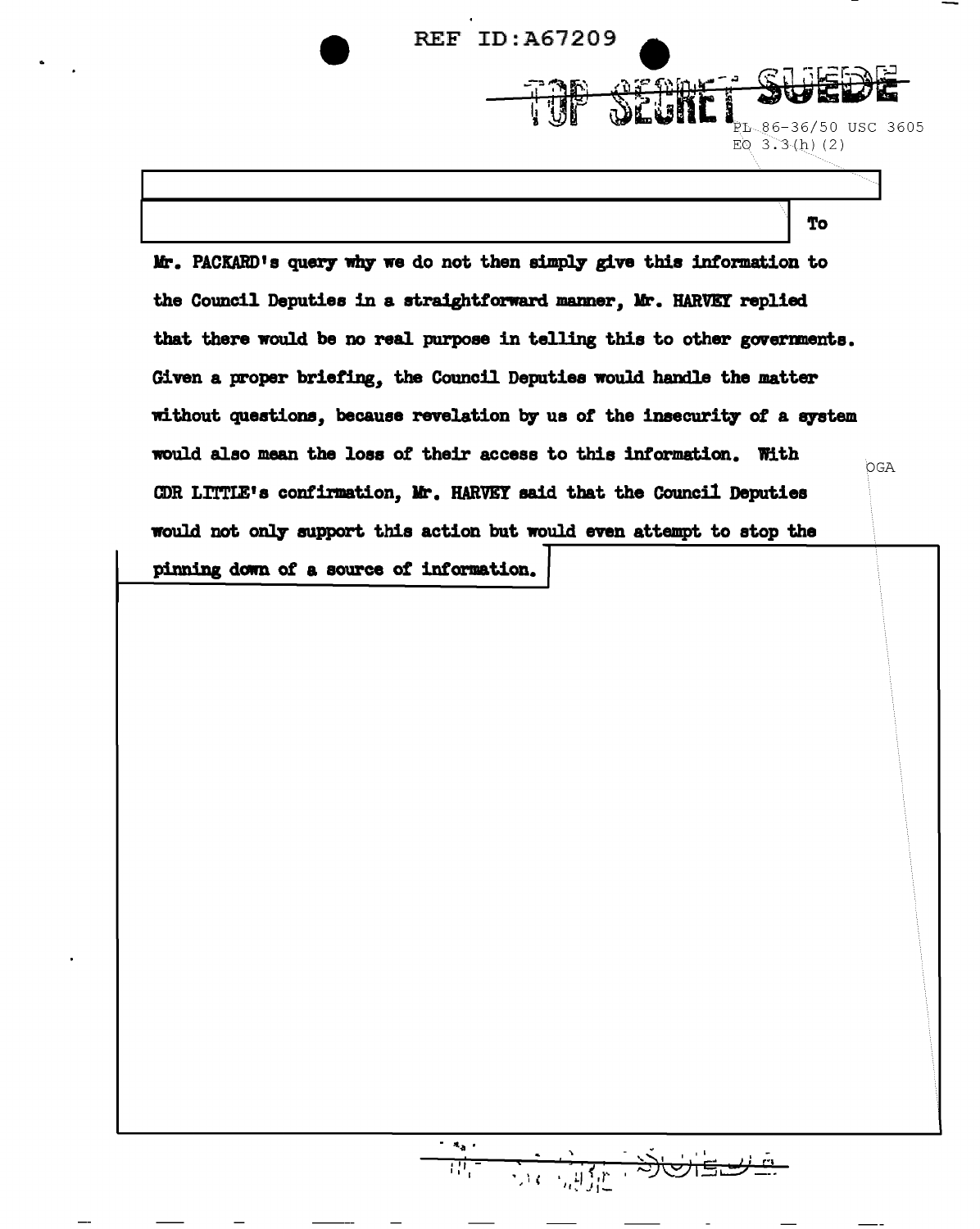PL 86-36/50 USC 3605 EO  $3.3(h)$  (2) **OGA** 

> Mr. FRIEDMAN asked whether the Committee thought there was any virtue in Mr. SPAFFORD's calling in UIRICH, the Portuguese Ambassador, as a personal matter. Col. DAWSON expressed the view that this approach would be too limited in its effect and would not get to the main source of the trouble, the insecurity of Portuguese communications themselves.

REF

**ID: 367208 FQ** 

Mr. PACKARD then said that he thought a statement should be inserted in the report of the Committee to USCIB that an approach to the Council Deputies was not advised. He also stated that he thought the last statement on page 2 of Col. DAWSON's report was not entirely justified

This suggestion

OGA

was accepted by the Committee.

**CONFIDENTIAL REPORT**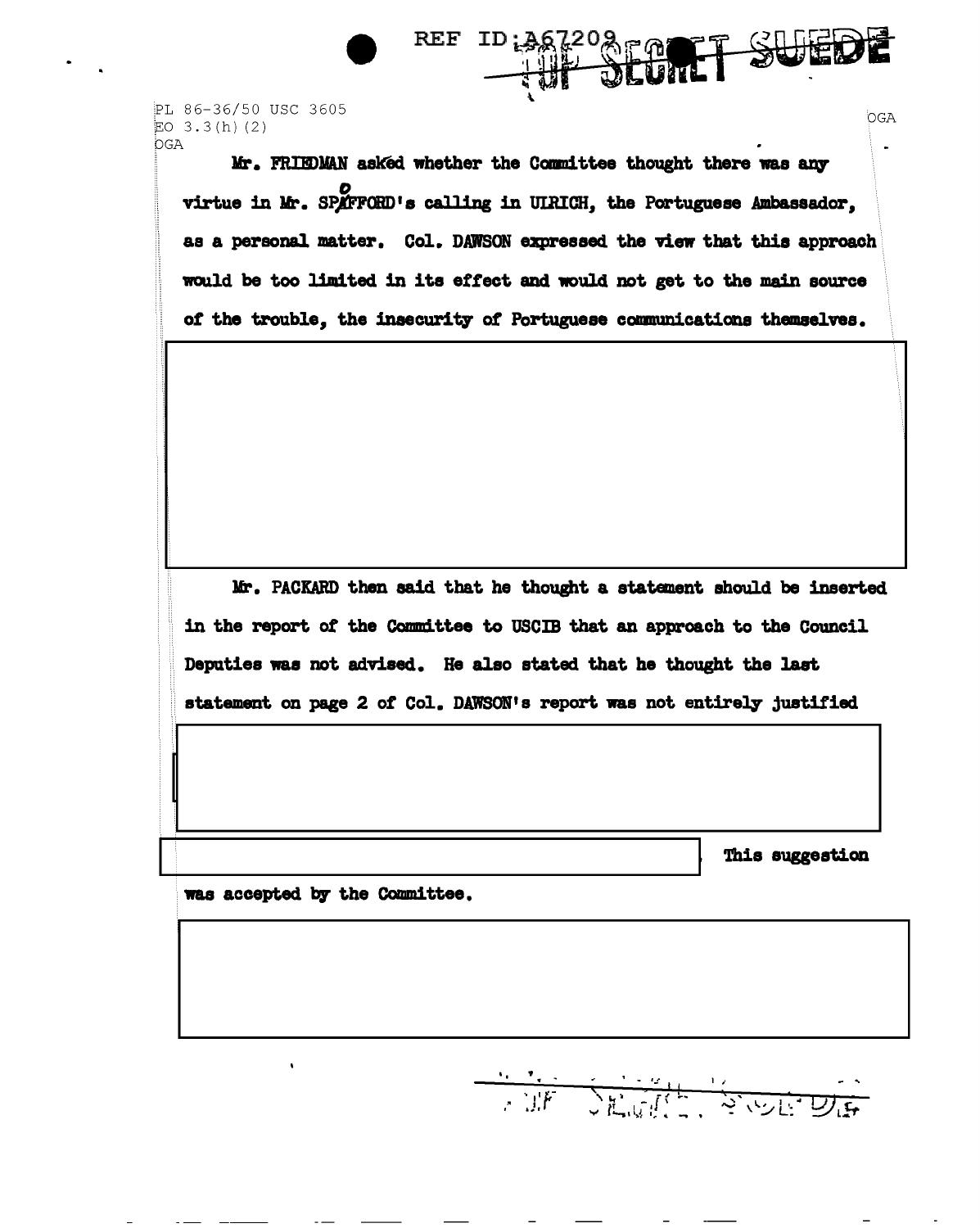PL 86-36/50 USC 3605 E0.3.3(h)(2) OGA.

A long-term program, as an adjunct to and follow-up *ot* the immediate steps for improvement was agreed upon by the Committee as necessary, but only as an adjunct to the immediate action. Mr. FRIEDMAN stated that Capt. WENGER had indicated to him that Major General CANINE was not in favor of piece-meal action but was anxious that improvement be made also on a general basis, extending the measures from Portugal to other countries. Mr. PACKARD then asked if the Committee had abandoned the other plans for immediate improvement, one of which was instruction by the Security Coordinating Committee in the proper use of TIPEX. To this suggestion CDR LITTIB replied that\it must be borne in mind that such a matter would have first to be considered by the Standing Group, of which the French were a member. Mr. HARVEY also stated that the matter would then be taken up on a general rather than aspecitic basis, thereby lessening its effect.

**REF ID: A67209** 

To Mr. PACKARD's query how quickly a visit by a member of the Security Coordinating Committee to Lisbon could be arranged, CDR LITTLE replied three weeks. CDR LITTIE, however, said that he would argue against this approach, for although the Portuguese were outwardly very obsequious, they did not carry through all their promises. Col. DAWSON confirmed this view and said that in his opinion the effect of such a visit depended on the initial step to the Portuguese Minister of Foreign Affairs. It was not practicable as an initial step in itself.

 $\searrow$  .

- .....  $1 + \epsilon$  $i'$  '  $j$   $\mid$ 

 $\frac{1}{100}$